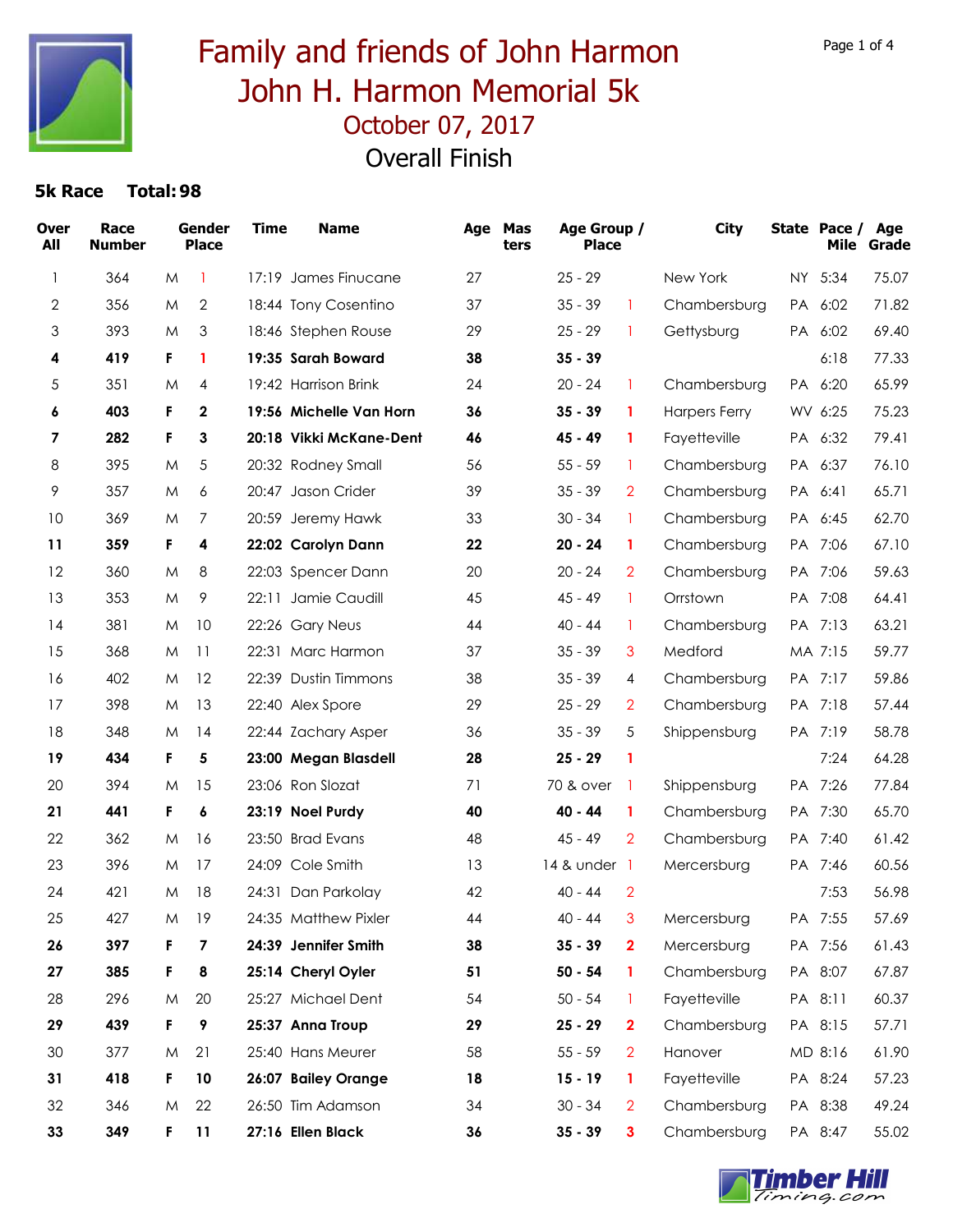

# October 07, 2017 Family and friends of John Harmon John H. Harmon Memorial 5k

Overall Finish

| <b>Over</b><br>All | Race<br><b>Number</b> |    | Gender<br><b>Place</b> | <b>Time</b> | <b>Name</b>               | Age | Mas<br>ters | Age Group /<br><b>Place</b> |                         | <b>City</b>   |           | State Pace /<br>Mile | Age<br>Grade |
|--------------------|-----------------------|----|------------------------|-------------|---------------------------|-----|-------------|-----------------------------|-------------------------|---------------|-----------|----------------------|--------------|
| 34                 | 400                   | F  | 12                     |             | 27:16 Debbie Stouffer     | 34  |             | $30 - 34$                   | 1                       | Chambersburg  | PA        | 8:47                 | 54.62        |
| 35                 | 372                   | F  | 13                     |             | 27:20 Penny Horn          | 47  |             | $45 - 49$                   | $\mathbf{2}$            | Waynesboro    |           | PA 8:48              | 59.65        |
| 36                 | 435                   | M  | 23                     |             | 27:38 Eric Guyer          | 46  |             | $45 - 49$                   | 3                       |               |           | 8:54                 | 52.14        |
| 37                 | 389                   | F  | 14                     |             | 27:43 Beth Rahauser       | 33  |             | $30 - 34$                   | $\mathbf{2}$            | Wheeling      |           | WV 8:55              | 53.60        |
| 38                 | 429                   | M  | 24                     |             | 27:50 Curtis Stone        | 55  |             | $55 - 59$                   | 3                       |               |           | 8:58                 | 55.67        |
| 39                 | 367                   | M  | 25                     |             | 27:53 Brian Hair          | 60  |             | $60 - 64$                   | 1                       | Shippensburg  |           | PA 8:58              | 57.99        |
| 40                 | 350                   | F  | 15                     |             | 27:56 Stacey Brautigam    | 37  |             | $35 - 39$                   | 4                       | Carlisle      |           | PA 8:59              | 53.92        |
| 41                 | 390                   | F  | 16                     |             | 28:03 Thelma Reibsome     | 37  |             | $35 - 39$                   | 5                       | Greencastle   |           | PA 9:02              | 53.69        |
| 42                 | 433                   | F  | 17                     |             | 28:18 Hannah Rebuck       | 27  |             | $25 - 29$                   | 3                       | Chambersburg  |           | PA 9:07              | 52.24        |
| 43                 | 416                   | M  | 26                     | 28:21       | Jeremy Ryder              | 35  |             | $35 - 39$                   | 6                       |               |           | 9:07                 | 46.88        |
| 44                 | 424                   | F. | 18                     |             | 28:34 Donna Meyers        | 55  |             | $55 - 59$                   | 1                       | Saint Thomas  |           | PA 9:12              | 63.13        |
| 45                 | 428                   | M  | 27                     |             | 28:34 Luke Mellott        | 21  |             | $20 - 24$                   | 3                       |               |           | 9:12                 | 45.69        |
| 46                 | 374                   | F  | 19                     |             | 28:35 Tasia Kenosky       | 37  |             | $35 - 39$                   | 6                       | Chambersburg  |           | PA 9:12              | 52.70        |
| 47                 | 425                   | M  | 28                     |             | 28:35 Donald Grier        | 65  |             | $65 - 69$                   | 1                       | Chambersburg  | PA        | 9:12                 | 59.14        |
| 48                 | 407                   | M  | 29                     |             | 29:15 Todd Bixby          | 51  |             | $50 - 54$                   | $\overline{2}$          | Greencastle   | PA.       | 9:25                 | 51.25        |
| 49                 | 376                   | M  | 30                     |             | 29:28 Tom McCulloh        | 65  |             | $65 - 69$                   | $\overline{2}$          | Mercersburg   | <b>PA</b> | 9:29                 | 57.40        |
| 50                 | 387                   | F  | 20                     |             | 29:35 Carla Pilgrim       | 57  |             | $55 - 59$                   | $\overline{\mathbf{2}}$ | Chambersburg  | PA        | 9:31                 | 62.60        |
| 51                 | 420                   | F  | 21                     |             | 29:46 Martha Taormina     | 44  |             | 40 - 44                     | $\mathbf{2}$            | Chambersburg  |           | PA 9:35              | 53.11        |
| 52                 | 422                   | F  | 22                     |             | 29:48 Amy Sollars         | 53  |             | $50 - 54$                   | $\mathbf{2}$            | Chambersburg  |           | PA 9:36              | 58.94        |
| 53                 | 361                   | F  | 23                     |             | 30:07 Jennifer Einherst   | 38  |             | $35 - 39$                   | 7                       | Chambersburg  |           | PA 9:42              | 50.25        |
| 54                 | 391                   | M  | 31                     |             | 30:11 Cody Reigle         | 31  |             | $30 - 34$                   | 3                       | Mechanicsburg |           | PA 9:43              | 43.29        |
| 55                 | 392                   | F  | 24                     |             | 30:51 Marcinda Rickrode   | 46  |             | 45 - 49                     | 3                       | Newville      |           | PA 9:56              | 52.27        |
| 56                 | 375                   | M  | 32                     |             | 31:09 Ronald Leighty      | 52  |             | $50 - 54$                   | 3                       | Chambersburg  | РA        | 10:02                | 48.51        |
| 57                 | 426                   | F  | 25                     |             | 31:10 Patricia Flood      | 49  |             | $45 - 49$                   | 4                       | Chambersburg  |           | PA 10:02             | 53.56        |
| 58                 | 380                   | F  | 26                     |             | 31:36 Courtney Neus       | 41  |             | 40 - 44                     | 3                       | Chambersburg  |           | PA 10:10             | 48.82        |
| 59                 | 379                   | M  | 33                     |             | 31:53 Keith Miller        | 51  |             | $50 - 54$                   | 4                       | Concord       |           | NC 10:16             | 47.02        |
| 60                 | 417                   | F  | 27                     |             | 32:00 Amanda Ryder        | 41  |             | 40 - 44                     | 4                       |               |           | 10:18                | 48.21        |
| 61                 | 410                   | M  | 34                     |             | 32:15 Kent Evans          | 52  |             | $50 - 54$                   | 5                       | Chambersburg  |           | PA 10:23             | 46.85        |
| 62                 | 352                   | F  | 28                     |             | 32:41 Renee Brink         | 56  |             | $55 - 59$                   | 3                       | Chambersburg  |           | PA 10:31             | 55.89        |
| 63                 | 431                   | F  | 29                     |             | 32:43 Stacy Schwalbendorf | 54  |             | $50 - 54$                   | $\mathbf{3}$            |               |           | 10:32                | 54.38        |
| 64                 | 399                   | F  | 30                     |             | 32:44 Sarah Spore         | 28  |             | $25 - 29$                   | 4                       | Chambersburg  |           | PA 10:32             | 45.16        |
| 65                 | 384                   | F  | 31                     |             | 33:03 Cynthia Olson       | 40  |             | 40 - 44                     | 5                       | Chambersburg  |           | PA 10:38             | 46.34        |
| 66                 | 355                   | F  | 32                     |             | 33:12 Janelle Chockla     | 35  |             | $35 - 39$                   | 8                       | Biglerville   |           | PA 10:41             | 45.00        |

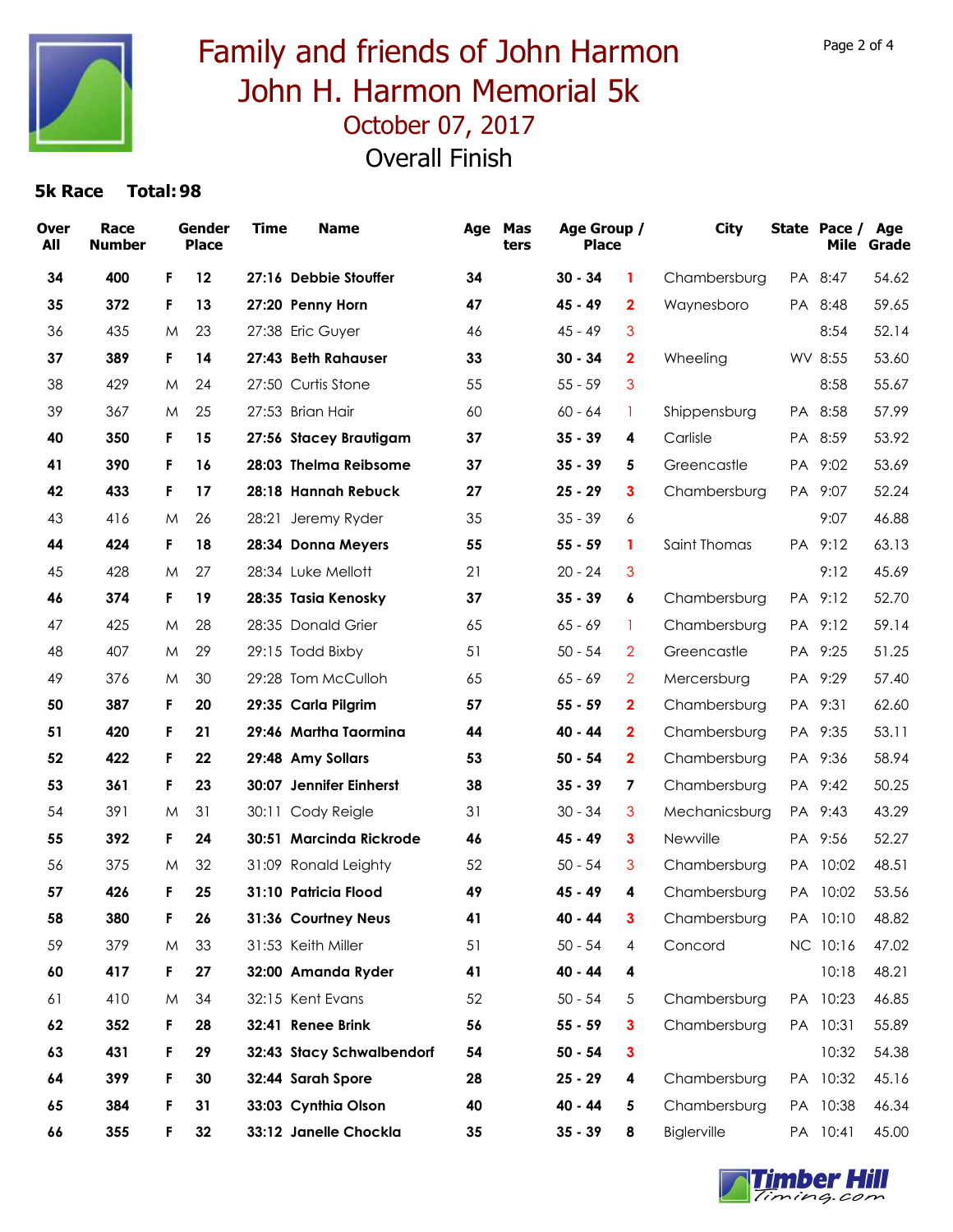![](_page_2_Picture_0.jpeg)

# October 07, 2017 Family and friends of John Harmon John H. Harmon Memorial 5k

Overall Finish

| <b>Over</b><br>All | Race<br><b>Number</b> |    | Gender<br><b>Place</b> | <b>Time</b> | <b>Name</b>                       | Age | Mas<br>ters | Age Group /<br><b>Place</b> |                         | <b>City</b>  |           | State Pace / Age<br>Mile | Grade |
|--------------------|-----------------------|----|------------------------|-------------|-----------------------------------|-----|-------------|-----------------------------|-------------------------|--------------|-----------|--------------------------|-------|
| 67                 | 411                   | F  | 33                     |             | 33:15 Shauna Gilbert              | 29  |             | $25 - 29$                   | 5                       |              |           | 10:42                    | 44.46 |
| 68                 | 409                   | F  | 34                     |             | 33:36 Beverly Evans               | 49  |             | $45 - 49$                   | 5                       | Chambersburg | PA        | 10:49                    | 49.69 |
| 69                 | 363                   | F  | 35                     |             | 34:14 Julie Evans                 | 41  |             | 40 - 44                     | 6                       | Chambersburg | <b>PA</b> | 11:01                    | 45.05 |
| 70                 | 423                   | M  | 35                     |             | 34:22 James Whitelock             | 65  |             | $65 - 69$                   | 3                       | Chambersburg | PA.       | 11:04                    | 49.21 |
| 71                 | 382                   | F  | 36                     |             | 34:38 Mallory Neus                | 11  |             | 14 & under 1                |                         | Chambersburg | PA.       | 11:09                    | 48.00 |
| 72                 | 412                   | F  | 37                     |             | 35:04 Jennifer Heller             | 40  |             | 40 - 44                     | $\overline{7}$          |              |           | 11:17                    | 43.69 |
| 73                 | 366                   | F  | 38                     |             | 35:15 Stacy Guyer                 | 47  |             | $45 - 49$                   | 6                       | Chambersburg | <b>PA</b> | 11:21                    | 46.25 |
| 74                 | 388                   | M  | 36                     |             | 35:18 James Pilgrim               | 56  |             | $55 - 59$                   | 4                       | Chambersburg | <b>PA</b> | 11:22                    | 44.24 |
| 75                 | 440                   | M  | 37                     |             | 36:05 Jacob Bechtel               | 6   |             | 14 & under 2                |                         |              |           | 11:37                    | 52.24 |
| 76                 | 386                   | F  | 39                     |             | 36:07 Patricia Phenicie-Grande 68 |     |             | $65 - 69$                   | 1                       | Chambersburg | <b>PA</b> | 11:37                    | 60.34 |
| 77                 | 430                   | F  | 40                     |             | 36:09 Sarah Shupp                 | 33  |             | $30 - 34$                   | 3                       | Shippensburg |           | PA 11:38                 | 41.08 |
| 78                 | 432                   | F  | 41                     |             | 36:09 Danielle Zinn               | 23  |             | $20 - 24$                   | $\mathbf{2}$            | Shippensburg | <b>PA</b> | 11:38                    | 40.89 |
| 79                 | 442                   | F  | 42                     |             | 37:11 Angela Bechtel              | 41  |             | 40 - 44                     | 8                       | Dillsburg    |           | PA 11:58                 | 41.49 |
| 80                 | 404                   | F  | 43                     |             | 37:36 Amy Zuech-Isaacs            | 45  |             | 45 - 49                     | 7                       | Greencastle  | <b>PA</b> | 12:06                    | 42.44 |
| 81                 | 371                   | F  | 44                     |             | 40:37 Margaret Horioka            | 62  |             | 60 - 64                     | 1                       | Williamsport |           | MD 13:04                 | 48.95 |
| 82                 | 373                   | M  | 38                     |             | 41:34 Ron Isaacs                  | 46  |             | $45 - 49$                   | 4                       | Greencastle  |           | PA 13:23                 | 34.65 |
| 83                 | 436                   | F. | 45                     |             | 42:15 Kierra Keller               | 11  |             | 14 & under 2                |                         |              |           | 13:36                    | 39.35 |
| 84                 | 437                   | F  | 46                     |             | 42:15 Sarah Vessah                | 11  |             | 14 & under 3                |                         |              |           | 13:36                    | 39.35 |
| 85                 | 438                   | F  | 47                     |             | 42:44 Joann Vessah                | 43  |             | 40 - 44                     | 9                       |              |           | 13:45                    | 36.67 |
| 86                 | 378                   | F  | 48                     |             | 43:34 Christine Miller            | 50  |             | $50 - 54$                   | 4                       | Concord      |           | NC 14:01                 | 38.80 |
| 87                 | 370                   | F  | 49                     |             | 46:27 Dawn Heefner                | 51  |             | $50 - 54$                   | 5                       | Chambersburg | <b>PA</b> | 14:57                    | 36.85 |
| 88                 | 383                   | F  | 50                     |             | 46:28 Darcy Nowell                | 51  |             | 50 - 54                     | 6                       | Waynesboro   | PA.       | 14:57                    | 36.84 |
| 89                 | 401                   | F  | 51                     |             | 46:41 Diane Talbert               | 57  |             | $55 - 59$                   | 4                       | Hagerstown   |           | MD 15:02                 | 39.67 |
| 90                 | 365                   | F  | 52                     |             | 46:42 Deborah Garvin              | 63  |             | $60 - 64$                   | $\mathbf{2}$            | Chambersburg |           | PA 15:02                 | 43.21 |
| 91                 | 443                   | F  | 53                     |             | 46:45 Rebecca Bascom              | 64  |             | $60 - 64$                   | 3                       | Hummelstown  |           | PA 15:03                 | 43.80 |
| 92                 | 415                   | F  | 54                     |             | 47:34 Bailey Ryder                | 7   |             | 14 & under 4                |                         |              |           | 15:19                    | 39.42 |
| 93                 | 405                   | F  | 55                     |             | 48:23 Melinda Malone-Long         | 56  |             | $55 - 59$                   | 5                       | Chambersburg |           | PA 15:34                 | 37.76 |
| 94                 | 406                   | F  | 56                     |             | 48:24 Sherry Flair                | 55  |             | $55 - 59$                   | 6                       | Chambersburg |           | PA 15:35                 | 37.25 |
| 95                 | 414                   | F  | 57                     |             | 49:14 Bryana Ryder                | 10  |             | 14 & under 5                |                         |              |           | 15:51                    | 34.62 |
| 96                 | 413                   | M  | 39                     |             | 49:14 Dustin Gearhart             | 33  |             | $30 - 34$                   | 4                       |              |           | 15:51                    | 26.71 |
| 97                 | 408                   | F  | 58                     |             | 50:12 Brenda Harp                 | 51  |             | $50 - 54$                   | $\overline{\mathbf{z}}$ | Greencastle  |           | PA 16:09                 | 34.10 |

![](_page_2_Picture_5.jpeg)